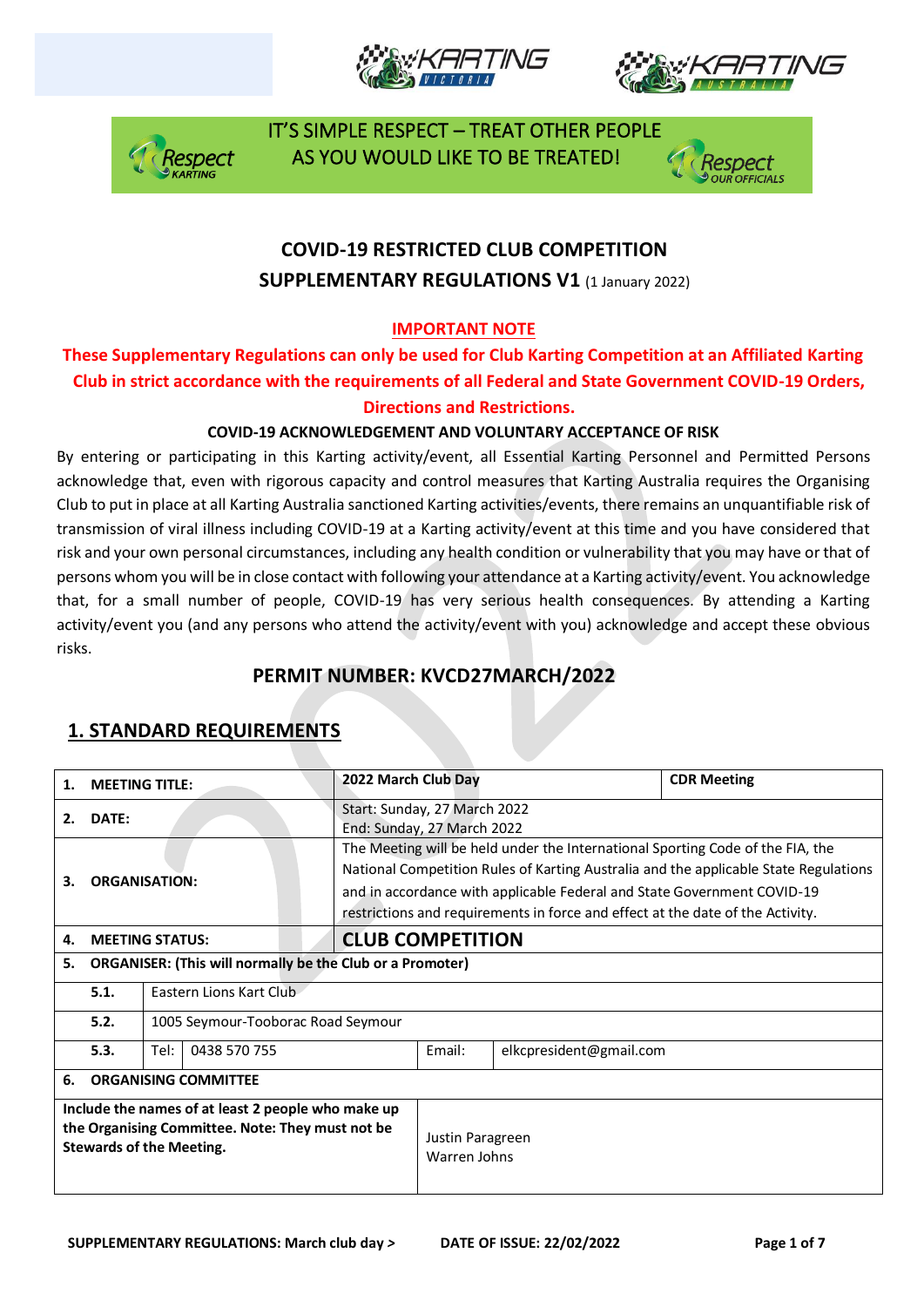







| 7. ESSENTIAL OFFICIALS (Ref: General Rules Chapter 7 Rule 4 - "Essential Officials") |                                                        |  |  |  |
|--------------------------------------------------------------------------------------|--------------------------------------------------------|--|--|--|
| <b>Stewards of The Meeting</b>                                                       | Sarge Wilson (Chief Steward) Russell Cherry Steve Pegg |  |  |  |
| Clerk of the Course                                                                  | <b>Ross Harrod</b>                                     |  |  |  |
|                                                                                      |                                                        |  |  |  |
| <b>Chief Scrutineer:</b>                                                             | Justin Paragreen                                       |  |  |  |
| Chief Timekeeper:                                                                    | Lorraine Cubbin                                        |  |  |  |
| <b>Emergency and Medical Services:</b>                                               | <b>Medical Edge</b>                                    |  |  |  |
| 8. OTHER OFFICIALS                                                                   |                                                        |  |  |  |
| <b>Assistant Clerk Of The Course:</b>                                                | Gail Cherry<br>Lisa Jones                              |  |  |  |
| Starter                                                                              | Leon Stewart                                           |  |  |  |
| <b>Scales Marshal</b>                                                                | Cherry Paragreen                                       |  |  |  |
| <b>Grid Marshal</b>                                                                  | Trevor Ansell Brian Huguenin                           |  |  |  |
| Secretary of the Meeting                                                             | Don Rossell                                            |  |  |  |
| Timekeeper                                                                           | Don Rossell                                            |  |  |  |
| 9. CIRCUIT DETAILS                                                                   |                                                        |  |  |  |
| <b>Circuit Name:</b>                                                                 | Hume International Raceway                             |  |  |  |
| <b>Circuit Address:</b>                                                              | 1005 Seymour-Tooborac Road Seymour                     |  |  |  |
| <b>Track Length:</b>                                                                 | 1064 Metres                                            |  |  |  |
| <b>Direction Of Racing:</b>                                                          | Anti Clockwise                                         |  |  |  |
| <b>Track Density:</b>                                                                | 40                                                     |  |  |  |
| <b>Notice Board:</b>                                                                 | Next to out grid                                       |  |  |  |
| <b>Stewards Office:</b>                                                              | Next to out grid                                       |  |  |  |
| <b>Mechanical Breakdown Lane:</b>                                                    | Will Not be in use at this Meeting.                    |  |  |  |
| Parc Fermé:                                                                          | Next to scales shed                                    |  |  |  |

### **2. ADMINISTRATION**

| 1. |                           | Anyone that holds a KA karting licence may compete at club events                        |
|----|---------------------------|------------------------------------------------------------------------------------------|
|    |                           | The Club must maintain a register of all permitted persons who enter the Circuit for the |
|    |                           | Event.                                                                                   |
|    |                           | The number of entries in the Event is strictly limited by Government Directions/Orders.  |
|    |                           | Pre-entry for the Event is essential. There will be NO ENTRIES ACCEPTED ON THE DAY.      |
| 4. | <b>COMPETITION GROUPS</b> | The Competition Groups listed below are permitted to compete at this Meeting.            |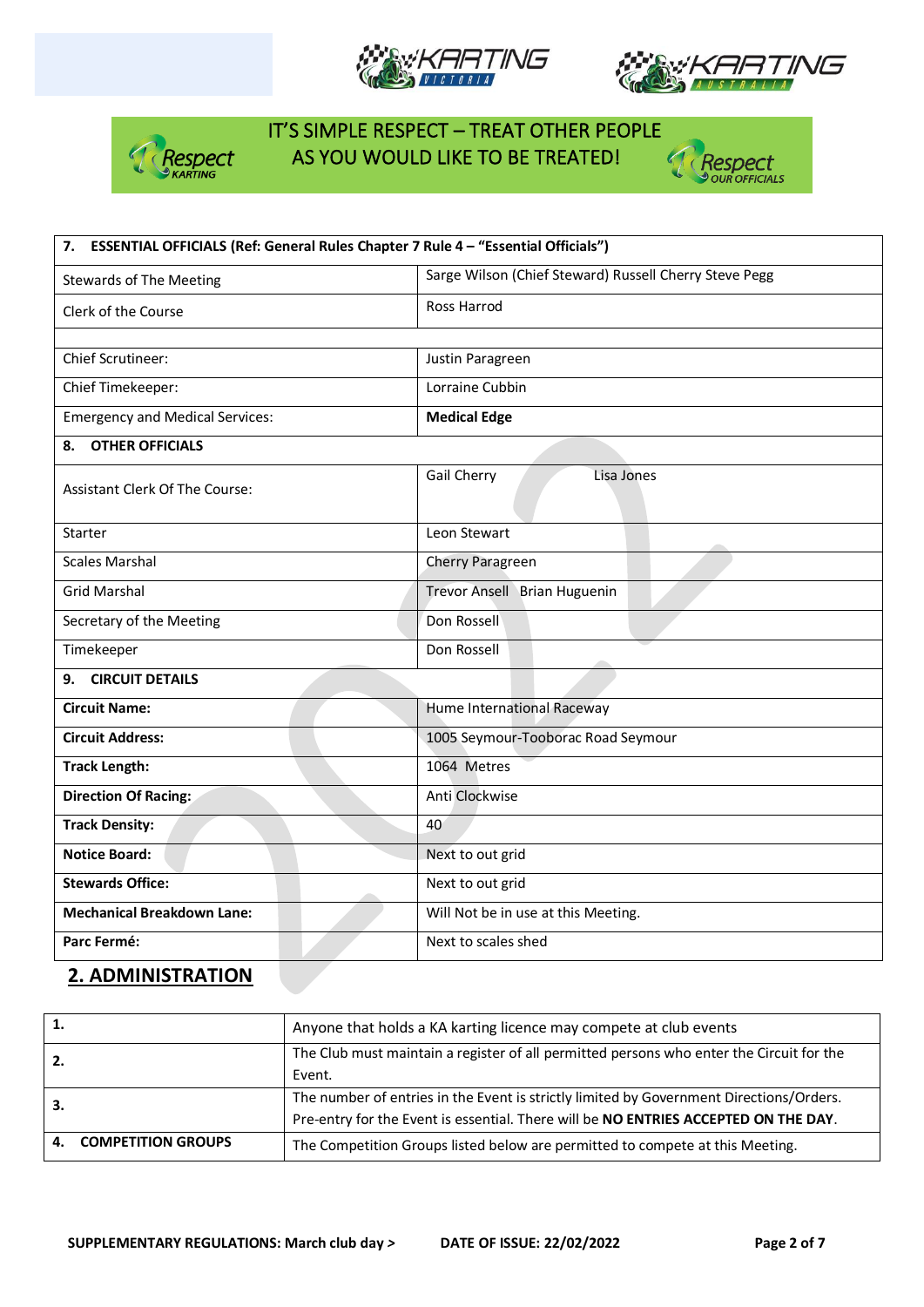







|                                                                                                                  |                        | Competition Group names as listed in the 2022 Australian Karting Manual Competition      |           |                                                                                                                          |  |  |
|------------------------------------------------------------------------------------------------------------------|------------------------|------------------------------------------------------------------------------------------|-----------|--------------------------------------------------------------------------------------------------------------------------|--|--|
|                                                                                                                  |                        | Rules Chapter 5 Rule 7 must be use<br><b>Eligible Classes for each Competition Group</b> |           |                                                                                                                          |  |  |
| <b>Competition Group</b>                                                                                         |                        |                                                                                          |           |                                                                                                                          |  |  |
| Cadet                                                                                                            | Cadet 9                | Cadet 12                                                                                 | Cadet 4SS | <b>NOTE: Cadet 9 and Cadet 4SS MUST be</b><br>arranged behind Cadet 12.                                                  |  |  |
|                                                                                                                  | KA4                    |                                                                                          |           |                                                                                                                          |  |  |
| <b>Junior (Lower Performance)</b>                                                                                | Light                  |                                                                                          |           |                                                                                                                          |  |  |
|                                                                                                                  | Heavy                  |                                                                                          |           |                                                                                                                          |  |  |
| <b>Junior (Higher Performance)</b>                                                                               | KA3                    | KA <sub>2</sub>                                                                          |           |                                                                                                                          |  |  |
|                                                                                                                  | 4SS Senior             |                                                                                          |           |                                                                                                                          |  |  |
| <b>Senior 4 Stroke</b>                                                                                           | Light                  |                                                                                          |           |                                                                                                                          |  |  |
|                                                                                                                  | Medium                 |                                                                                          |           |                                                                                                                          |  |  |
|                                                                                                                  | Heavy                  |                                                                                          |           |                                                                                                                          |  |  |
|                                                                                                                  |                        |                                                                                          |           | Victorian Combined                                                                                                       |  |  |
|                                                                                                                  |                        | KA3                                                                                      |           | Light                                                                                                                    |  |  |
| <b>Senior (Lower Performance)</b>                                                                                |                        | Light                                                                                    |           | Medium                                                                                                                   |  |  |
|                                                                                                                  |                        | Medium                                                                                   |           | Heavy                                                                                                                    |  |  |
|                                                                                                                  |                        |                                                                                          |           | Masters                                                                                                                  |  |  |
|                                                                                                                  | <b>TaG 125</b>         | X30                                                                                      |           |                                                                                                                          |  |  |
| <b>Senior TaG</b>                                                                                                | Light                  |                                                                                          |           |                                                                                                                          |  |  |
|                                                                                                                  | Heavy                  | Light                                                                                    |           |                                                                                                                          |  |  |
| <b>Open Performance</b>                                                                                          | KZ <sub>2</sub>        |                                                                                          |           | Open Performance                                                                                                         |  |  |
| $\bullet$<br>(2) groups.                                                                                         |                        |                                                                                          |           | Should any Competition Group reach 80% of the Track Density, the Classes in that Competition Group may be split into two |  |  |
| <b>ENTRIES</b><br>5.                                                                                             |                        |                                                                                          |           |                                                                                                                          |  |  |
| 2.1 ENTRIES OPEN:                                                                                                | 12.00 pm 1/01/2022     |                                                                                          |           |                                                                                                                          |  |  |
| 2.2 ENTRIES CLOSE:                                                                                               |                        | A minimum of one (1) day prior to the commencement of the Meeting 11.59 pm 24/03/2022 NO |           |                                                                                                                          |  |  |
|                                                                                                                  | LATE ENTRIES ACCEPTED. |                                                                                          |           |                                                                                                                          |  |  |
| 2.4 ENTRIES CLOSE:                                                                                               | 11.59 pm 24/03/2022    |                                                                                          |           |                                                                                                                          |  |  |
| <b>ENTRY FEE</b><br>6.                                                                                           |                        |                                                                                          |           |                                                                                                                          |  |  |
| 3.1 The Entry Fee for each Competition Group at this Meeting including GST including the TDF levy is as follows: |                        |                                                                                          |           |                                                                                                                          |  |  |
| <b>Competition Group Name</b>                                                                                    |                        | <b>Entry Fee</b>                                                                         |           |                                                                                                                          |  |  |
| All Groups                                                                                                       |                        | \$55.00                                                                                  |           |                                                                                                                          |  |  |
| Cadet and Junior Groups                                                                                          |                        | \$55.00                                                                                  |           |                                                                                                                          |  |  |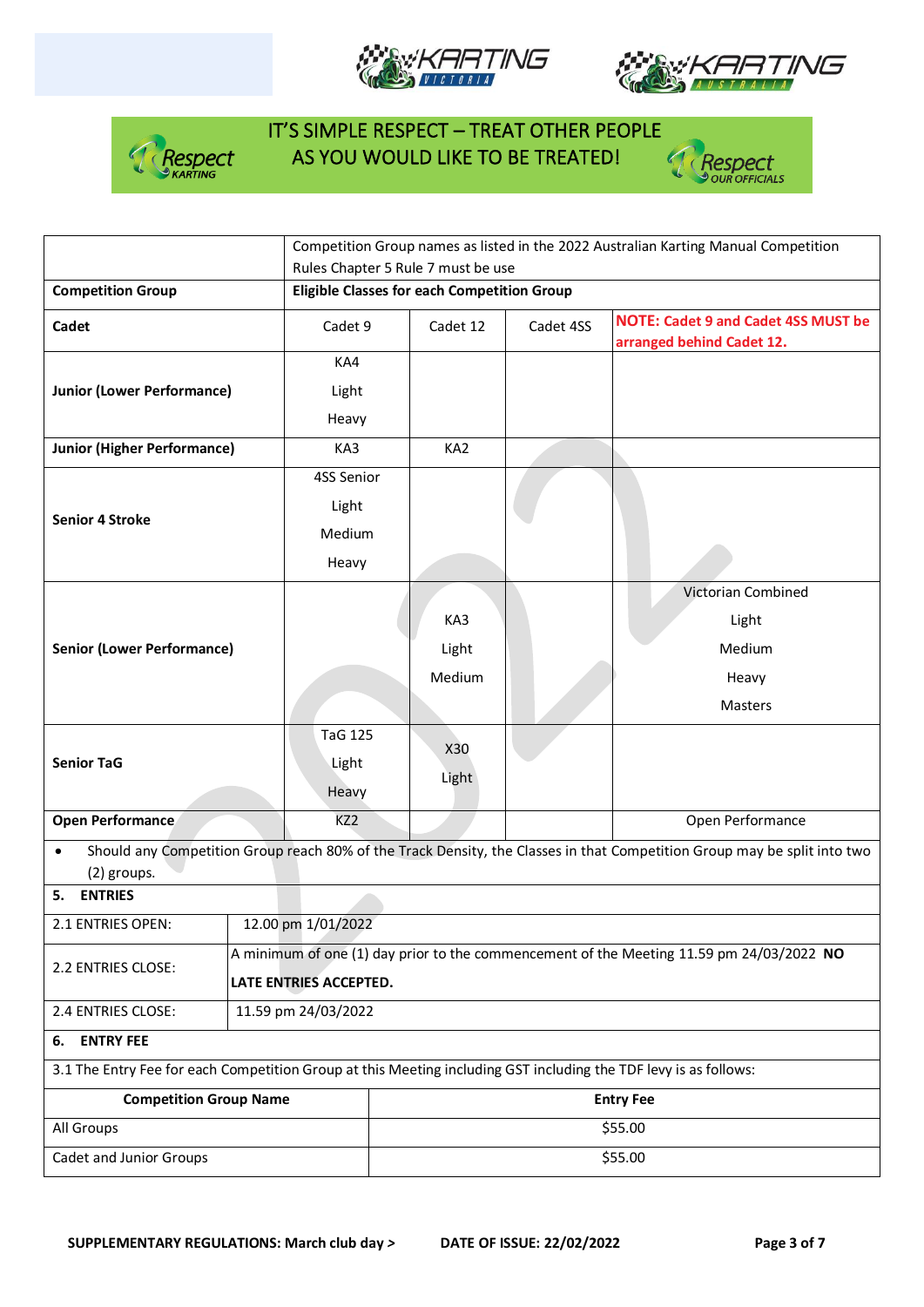







| Senior Groups                                                                                 | \$55.00                                                                                                                               |  |  |  |  |  |
|-----------------------------------------------------------------------------------------------|---------------------------------------------------------------------------------------------------------------------------------------|--|--|--|--|--|
| Second or Third Groups Entered                                                                | \$35.00                                                                                                                               |  |  |  |  |  |
| <b>ENTRY PROCEDURE</b><br>7.                                                                  |                                                                                                                                       |  |  |  |  |  |
| 4.1 Each Entry for this Meeting must be made using the CMS as follows:                        |                                                                                                                                       |  |  |  |  |  |
| Log on to your driver information via http://www.karting.net.au/                              |                                                                                                                                       |  |  |  |  |  |
| Click on the licence and entries icon (top centre of the screen)<br>٠                         |                                                                                                                                       |  |  |  |  |  |
| Click on the "Enter a Race Meeting" icon                                                      |                                                                                                                                       |  |  |  |  |  |
| Enter your log on details                                                                     |                                                                                                                                       |  |  |  |  |  |
| Under 'My Details' functions, choose 'Pre Enter Race Meeting'                                 |                                                                                                                                       |  |  |  |  |  |
| Choose the State in which the Meeting is being held                                           |                                                                                                                                       |  |  |  |  |  |
| Choose the Club who is the Organiser of the Meeting                                           |                                                                                                                                       |  |  |  |  |  |
| 4.2 Payment of the Entry Fee can be made as follows:                                          |                                                                                                                                       |  |  |  |  |  |
| Credit card Payments can be made via CMS using SecurePay ONLY                                 |                                                                                                                                       |  |  |  |  |  |
| <b>MINIMUM ENTRIES</b><br>8.                                                                  |                                                                                                                                       |  |  |  |  |  |
| 5.1 4 is the minimum number of pre-entries which must be received for each Competition Group. |                                                                                                                                       |  |  |  |  |  |
|                                                                                               | 5.2 If insufficient entries are received for a Competition Group to form in its own right, the Competition Group must be consolidated |  |  |  |  |  |
| in accordance with the Competition Rules Chapter $1 -$ Rule 9.                                |                                                                                                                                       |  |  |  |  |  |
| <b>BRING A MATE SESSION</b><br>9.                                                             |                                                                                                                                       |  |  |  |  |  |
| 6.1 A "Bring a Mate" session Will Not be conducted at this Meeting.                           |                                                                                                                                       |  |  |  |  |  |
| <b>10. TEAMS COMPETITION</b>                                                                  |                                                                                                                                       |  |  |  |  |  |
| 7.1 Teams Competition Will Not be conducted at this Meeting.                                  |                                                                                                                                       |  |  |  |  |  |

### **3. SPECIFIC COVID-19 RESTRICTION AND MITIGATION REQUIREMENTS**

**COVIDSafe ACTION PLAN** (When required at law) The Club has completed a COVIDSafe Action Plan and submitted it to the relevant State Government Department. All actions identified as being required to be done to create a COVIDSafe Event and Club facility must be carried out prior to and during the Event. **1. PERMITTED AND NON-PERMITTED PERSONS 1.1. No person who has symptoms consistent with COVID-19 (this includes any fever, respiratory symptoms, shortness of breath, sore throat, cough, lack of smell or fatigue) is permitted to attend** 

|      | the Circuit or participate in the Event.                                                                                                                                                              |  |  |
|------|-------------------------------------------------------------------------------------------------------------------------------------------------------------------------------------------------------|--|--|
| 1.2. | Any person who starts to feel unwell or to exhibit symptoms of COVID-19 during the Event must<br>immediately avoid contact with all persons at the Circuit and MUST IMMEDIATELY LEAVE the<br>Circuit. |  |  |
|      |                                                                                                                                                                                                       |  |  |
|      | Note - The number chosen in 2.1 must not exceed the maximum number of people permitted to gather under State                                                                                          |  |  |
| 2.   | Public Health Authority Orders/Directions/Regulations.                                                                                                                                                |  |  |
|      | SOCIAL DISTANCING AND DENSITY REQUIRMENTS                                                                                                                                                             |  |  |
| 2.1. | Essential Karting Personnel and Permitted Persons are not permitted to gather in groups greater than 10 while in                                                                                      |  |  |
|      | attendance at the Event. (Delete if no limit on Group size by the State Government required)                                                                                                          |  |  |
| 2.2. | Government prescribed Social Distancing measures must always be observed.                                                                                                                             |  |  |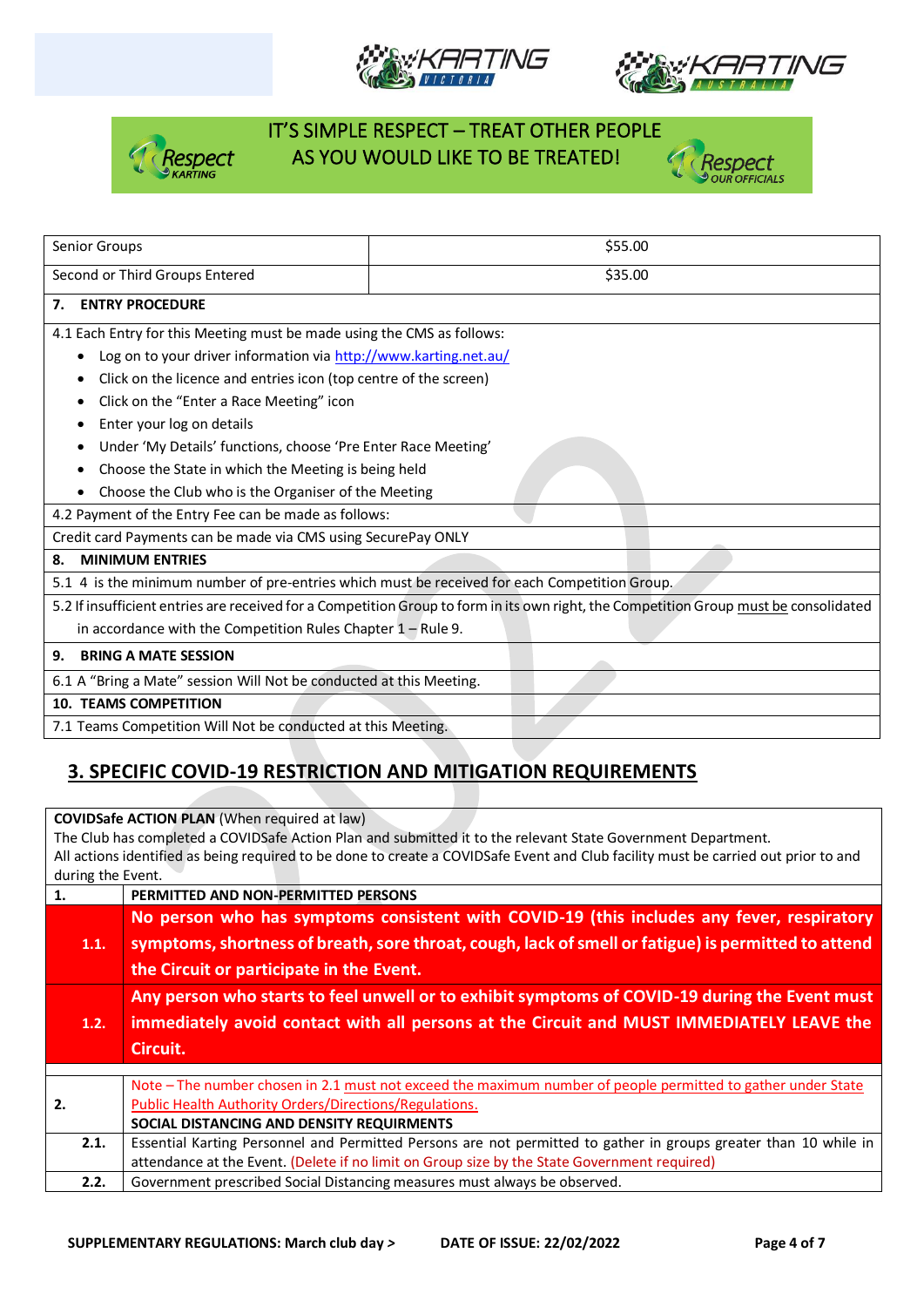







| 2.3. | The use by Permitted Persons of any indoor facilities is strictly limited by the Density Quotient of the room as included |  |  |
|------|---------------------------------------------------------------------------------------------------------------------------|--|--|
|      | in the Club's COVIDSafe Action Plan.                                                                                      |  |  |
| 2.4. | service provided at the Event must fully comply with all<br>State Public<br>Health<br>Authority<br>Food                   |  |  |
|      | Orders/Directions/Regulations.                                                                                            |  |  |
|      | Hand Hygiene must be available at all food service outlets.                                                               |  |  |
|      | Regular cleaning in accordance with the Club's COVIDSafe Action Plan MUST be carried out throughout the Event.            |  |  |
| 3.   | <b>Check In Requirements</b>                                                                                              |  |  |
|      | All Attendees MUST complete and submit the Karting Australia COVID-19 Declaration, or the compulsory State                |  |  |
| 3.1  | Government issued QR Code Check-In (delete which is not relevant) upon arrival at the venue if required by the            |  |  |
|      | <b>State or Federal Government.</b>                                                                                       |  |  |
|      |                                                                                                                           |  |  |
| 4.   | HYGIENE FACILITIES - TOILET/WASHROOM FACILITIES and HAND SANITISER                                                        |  |  |
| 4.1  | The Club is required to provide facilities to ensure general and sensible hygiene practices are maintained.               |  |  |
| 4.2  | Toilet and washroom facilities at the Circuit must be open and available for use.                                         |  |  |
|      | Washroom facilities must be properly equipped with liquid soap, running water and either air hand driers or paper         |  |  |
|      | towels.                                                                                                                   |  |  |
| 4.3  | The toilets and washroom facilities must be cleaned at least once during the day or as otherwise required in              |  |  |
|      | accordance with the Club's COVIDSafe Action Plan                                                                          |  |  |
|      | It is strongly recommended that Essential Karting Personnel and Permitted Persons bring their own supply of hand          |  |  |
| 4.4  | sanitiser for use in accordance with government recommendations in addition to hand sanitiser that is supplied by the     |  |  |
|      | Club.                                                                                                                     |  |  |
|      |                                                                                                                           |  |  |

#### **4. COMPETITION**

| $\mathbf{1}$ .                | <b>FORMAT OF RACING - CLUB COMPETITION GROUPS</b>                                                            |                                                                                                     |        |        |                                                                                                                     |        |
|-------------------------------|--------------------------------------------------------------------------------------------------------------|-----------------------------------------------------------------------------------------------------|--------|--------|---------------------------------------------------------------------------------------------------------------------|--------|
| 1.1                           |                                                                                                              | No practice                                                                                         |        |        |                                                                                                                     |        |
| 1.2                           | Qualifying                                                                                                   | There Will be Timed Qualifying at this Event. There will be one (1) Qualifying session of 6 minutes |        |        |                                                                                                                     |        |
|                               |                                                                                                              | If Timed Qualifying occurs (Order of Karts on the grid must be random - no high/low numbers)        |        |        |                                                                                                                     |        |
| 1.3                           | <b>Heats &amp; Final</b>                                                                                     | The system of gridding will be in accordance with State Regulations - Club Competition Format 2     |        |        |                                                                                                                     |        |
| 2.<br><b>DISTANCES</b>        |                                                                                                              |                                                                                                     |        |        |                                                                                                                     |        |
| Heat 1                        |                                                                                                              | 6 Laps                                                                                              | Heat 2 | 6 Laps | Heat 3                                                                                                              | 6 Laps |
|                               |                                                                                                              |                                                                                                     | Final  | 8 Laps |                                                                                                                     |        |
| 3.                            | <b>ACCESS TO CIRCUIT</b>                                                                                     |                                                                                                     |        |        |                                                                                                                     |        |
| 3.1                           | Competitors will be permitted to enter the Circuit from 7.00 am on 27/03/2022                                |                                                                                                     |        |        |                                                                                                                     |        |
| <b>DRIVERS BRIEFING</b><br>4. |                                                                                                              |                                                                                                     |        |        |                                                                                                                     |        |
| 4.1                           | Drivers Briefing notes will be advised in an electronic format OR over the PA system to all Competitors. Any |                                                                                                     |        |        |                                                                                                                     |        |
|                               | questions should be directed to the Chief Steward prior to the start of Competition.                         |                                                                                                     |        |        |                                                                                                                     |        |
| 5.<br><b>SCRUTINEERING</b>    |                                                                                                              |                                                                                                     |        |        |                                                                                                                     |        |
|                               |                                                                                                              |                                                                                                     |        |        | All Competitors will be required to complete an electronic Scrutineering Form (Insert the link to the Scrutineering |        |
| 5.1                           |                                                                                                              |                                                                                                     |        |        | Form provided by KA) via a URL https://kartingaustralia.wufoo.com/forms/ka-scrutineering-record-                    |        |
|                               | puckapunyal/                                                                                                 |                                                                                                     |        |        |                                                                                                                     |        |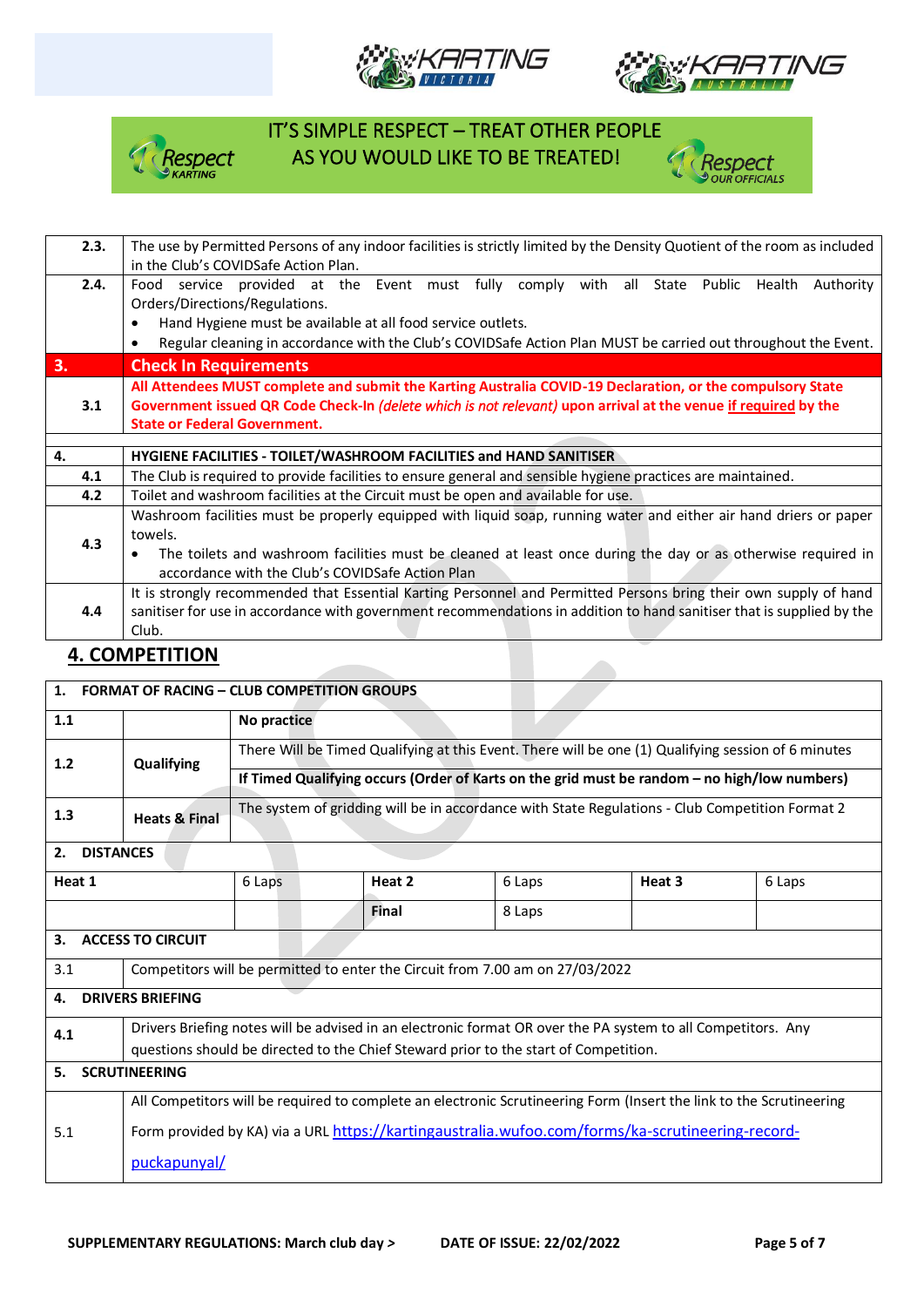







| 5.2                              | This form will be submitted to the Race Secretary in an electronic format NO LATER THAN THE 24TH March for entry                                         |                          |  |  |  |  |  |
|----------------------------------|----------------------------------------------------------------------------------------------------------------------------------------------------------|--------------------------|--|--|--|--|--|
|                                  | to be accepted.                                                                                                                                          |                          |  |  |  |  |  |
| 6. FUEL                          |                                                                                                                                                          |                          |  |  |  |  |  |
| 6.1                              | PULP and E10 PULP are the only fuels permitted to be used at this Meeting.                                                                               |                          |  |  |  |  |  |
| 6.2                              | Control Fuel Will Not be used at this Meeting.                                                                                                           |                          |  |  |  |  |  |
| <b>TIMETABLE</b><br>7.           |                                                                                                                                                          |                          |  |  |  |  |  |
| 7.1                              | Sunday 27/03/2022                                                                                                                                        |                          |  |  |  |  |  |
|                                  | <b>TIME</b>                                                                                                                                              | <b>ACTIVITY</b>          |  |  |  |  |  |
| a)                               | 7.00 am                                                                                                                                                  | Gates open               |  |  |  |  |  |
| b)                               | $7.00$ am                                                                                                                                                | Canteen opens            |  |  |  |  |  |
| c)                               | 7.40 am                                                                                                                                                  | Drivers Briefing over PA |  |  |  |  |  |
| d)                               | 8.00 am                                                                                                                                                  | Qualifying               |  |  |  |  |  |
| e)                               | After Qualifying<br>Racing                                                                                                                               |                          |  |  |  |  |  |
| <b>TROPHIES AND PRIZES</b><br>8. |                                                                                                                                                          |                          |  |  |  |  |  |
| 8.1                              | The Distribution of prizes will be as per 2022 Australian Karting Manual General Rules Chapter 1 Rule 2                                                  |                          |  |  |  |  |  |
|                                  | Trophies will be awarded for 1 <sup>st</sup> , 2 <sup>nd</sup> and 3 <sup>rd</sup> in each class that competes. 0 points system. All points for trophies |                          |  |  |  |  |  |
| 8.2                              | There will be a gathering for a Presentation of Trophies and Prizes at the end of Competitio0n in accordance with                                        |                          |  |  |  |  |  |
|                                  | <b>Government Restrictions</b>                                                                                                                           |                          |  |  |  |  |  |

### **4. CIRCUIT SPECIFIC REQUIREMENTS**

| 1.   | <b>PADDOCK ALLOCATION</b>                                                                                           |
|------|---------------------------------------------------------------------------------------------------------------------|
|      | Paddock allocation Will Not will occur for the Meeting                                                              |
| 2.   | <b>MEDICAL SERVICES</b>                                                                                             |
| 2.1. | Any Medical assistance that is required outside of the operating hours when Kart's are not on the Race Track please |
|      | contact 000. The address to give to the Emergency Services is:                                                      |
|      | Seymour                                                                                                             |
|      | Hume International Raceway                                                                                          |
|      | 1005 Seymour-Tooborac Road Seymour                                                                                  |
| 3.   | <b>KART RETRIEVAL</b>                                                                                               |
| 3.1. | Pit Crew with trolleys Will Not be given access to the Circuit during Qualifying and Racing.                        |
| 3.2. | Retrieval of Karts is at the discretion of the Clerk of the Course                                                  |
| 3.3. | Pit Crew must only enter the Circuit when permitted by the Grid Marshal or the Clerk of the Course and then only if |
|      | wearing a HIGH VISIBILITY SAFETY VEST on the upper torso.                                                           |
| 3.4. | Karts can be retrieved via Out Grid gates at the guidance of the officials                                          |